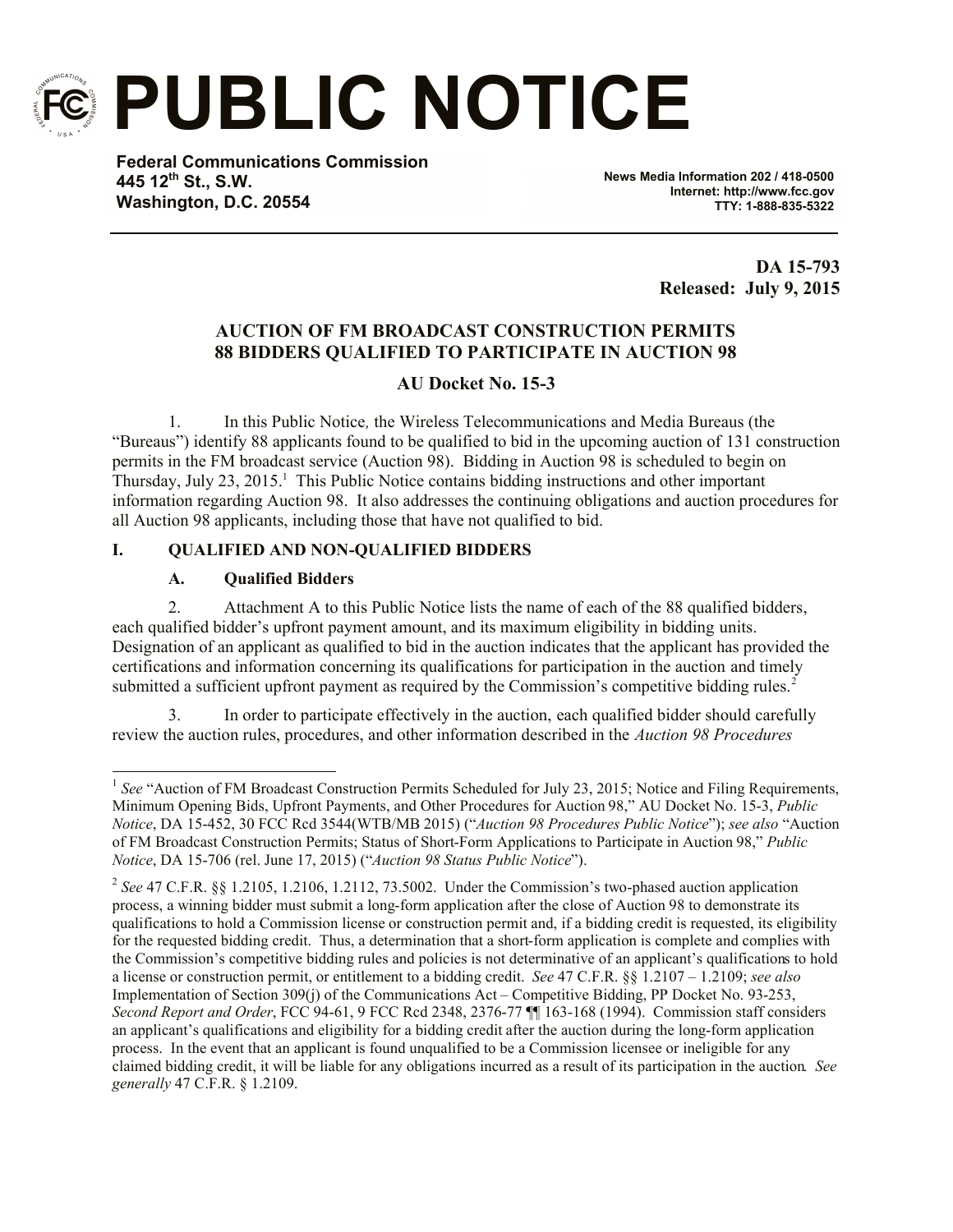Public Notice and subsequent public notices.<sup>3</sup> These public notices and other documents related to Auction 98 are available on the Commission's auctions website at http://wireless.fcc.gov/auctions/98/. This Public Notice provides additional guidance.

4. Attachment B to this Public Notice lists the construction permits specified on each qualified bidder's short-form application (FCC Form 175). Attachment B also shows, for each qualified bidder claiming a new entrant bidding credit, whether the applicant claims a bidding credit of 35 percent or 25 percent.

5. To assist in analyzing Auction 98, we will make a file available to the public on the Auction 98 web site. This file will list each construction permit each qualified bidder in Auction 98 selected on its FCC Form 175. The file will be located under the subheading "General Information" on the Auction 98 web site (http://wireless.fcc.gov/auctions/98/).

## **B. Non-Qualified Bidders**

6. Attachment C to this Public Notice lists each applicant that submitted a short-form application but did not qualify to bid in this auction. <sup>4</sup> All applicants, including those who have been deemed ineligible to bid, remain subject to the Commission's rules prohibiting certain communications in connection with Commission auctions.<sup>5</sup>

## **II. REGISTRATION AND BIDDING ACCESS**

## **A. Registration Materials**

l

7. Qualified bidders have been automatically registered for the auction. Registration materials will be sent to the contact person at the contact address identified in the bidder's short-form application. Upon receipt, each qualified bidder should be in possession of the following:

- At least two RSA SecurID<sup>®</sup> tokens
- FCC Auction System Bidder's Guide
- FCC Auction Bidder Line telephone number

8. Each qualified bidder is solely responsible for ensuring the security of its computer systems and its registration materials and for ensuring that only authorized bidders place bids on its behalf. The Commission assumes no responsibility or liability for these matters.

WARNING: Any unauthorized entity accessing or tampering with an FCC or other government computer system will be prosecuted to the full extent of the law.

9. Any qualified bidder listed in Attachment A of this Public Notice that has not received the registration mailing **by 12:00 noon Eastern Time (ET) on Thursday, July 16, 2015**, must contact the Auctions Hotline directly at (717) 338-2868. Qualified bidders must have these registration materials to submit bids. Receipt of the registration mailing is critical to participating in both the mock auction and the actual auction, and each qualified bidder is responsible for ensuring that it has received all registration information.

<sup>3</sup> *Auction 98 Procedures Public Notice*, 30 FCC Rcd at 3548 ¶¶ 6-7; *see also Auction 98 Status Public Notice* at 5-9.

<sup>4</sup> This list includes one applicant previously disqualified because its application was rejected. *See Auction 98 Status Public Notice* at 2-3 ¶ 6; *see also Auction 98 Procedures Public Notice*, 30 FCC Rcd at 3566 ¶ 75.

<sup>5</sup> *See* 47 C.F.R. §§ 1.2105(c) and 73.5002(d); *see also Auction 98 Procedures Public Notice*, 30 FCC Rcd at 3548-54 ¶¶ 8-28.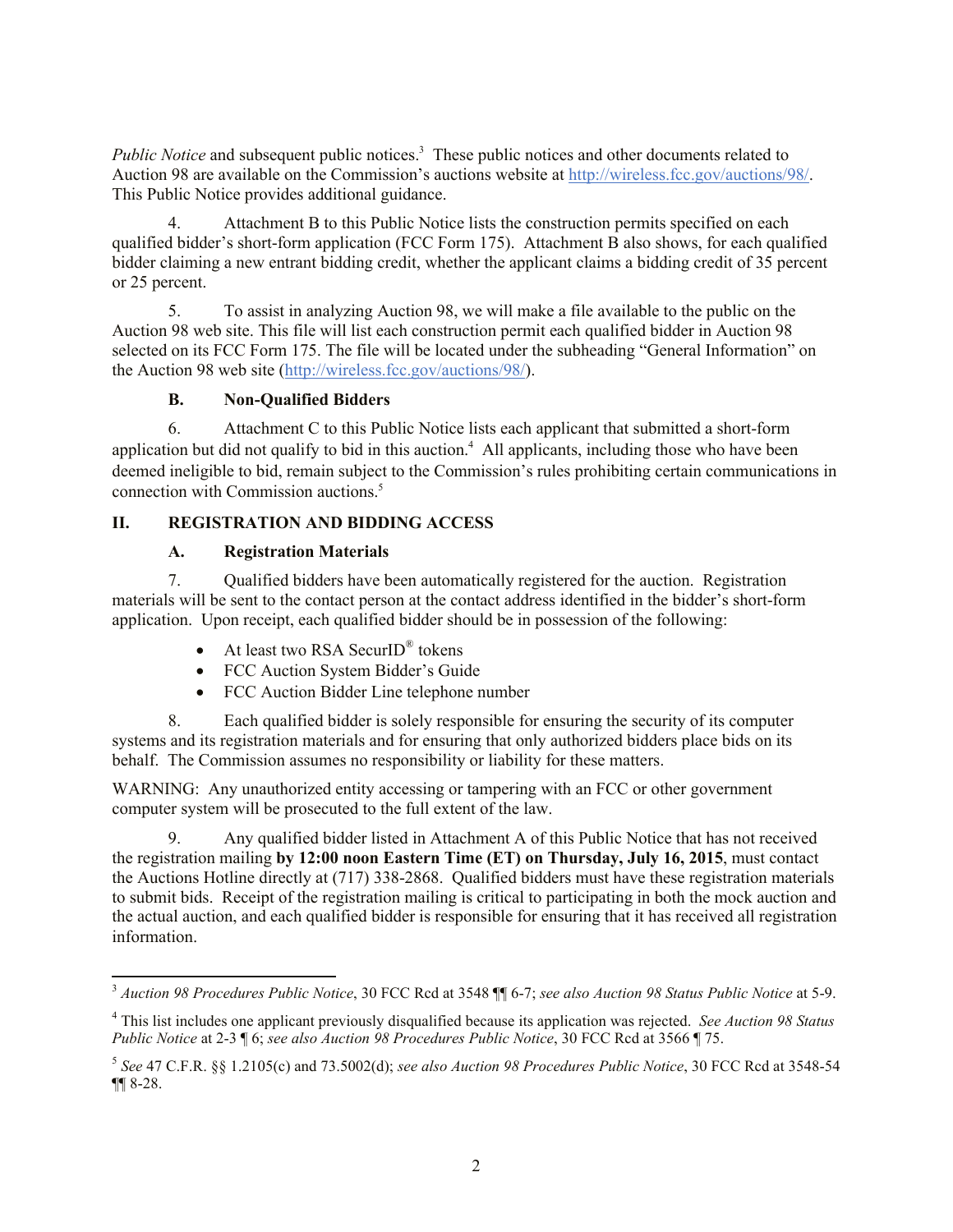## **B. Registration Material Replacement**

10. In the event that a bidder's SecurID<sup>®</sup> tokens are lost or damaged, only a person who has been designated as an authorized bidder, the contact person, or the certifying official on the applicant's short-form application may request replacements. Any qualified bidder requiring replacement of these items must call Technical Support at (877) 480-3201, option nine; (202) 414-1250; or (202) 414-1255 (TTY).

# **C. Bidding Access**

11. The Commission will conduct Auction 98 over the Internet. Each qualified bidder can access the FCC Auction System at http://auctions.fcc.gov or http://auctions2.fcc.gov. A bidder choosing to bid electronically should review the FCC Auction System Bidder's Guide provided in the registration materials. We remind bidders that Apple® Mac OS® and smartphones are not currently supported. If a logged-in bidder does not take any actions or navigate within the FCC Auction System for an extended period of time, its session will time out, and it will have to log in again. Bidders are therefore advised to navigate within the FCC Auction System during each round, even when not placing bids or taking other bidding-related actions.

12. In addition to bidding electronically over the Internet, a qualified bidder will also have the option of bidding by telephone via the Auction Bidder Line. The Auction Bidder Line telephone number will be supplied in the registration materials sent to each qualified bidder. Any bidder choosing to bid electronically may use the Auction Bidder Line as an alternative method of bidding. When submitting bids by telephone, the bidder must allow sufficient time to bid by placing its calls well in advance of the close of a bidding round.<sup>6</sup>

13. Each authorized bidder must have its own SecurID<sup>®</sup> token to bid electronically or by telephone. An applicant with only one authorized bidder will be issued two SecurID<sup>®</sup> tokens, while an applicant with two or three authorized bidders will be issued three tokens. For security purposes, the SecurID<sup>®</sup> tokens and the instructions for using them are mailed only to the contact person at the contact address listed on the applicant's short-form application. Please note that each SecurID<sup>®</sup> token is tailored to a specific auction. SecurID<sup>®</sup> tokens issued for other auctions or obtained from a source other than the Commission will not work for Auction 98.

14. SecurID<sup>®</sup> tokens can be recycled. We strongly encourage bidders to return the tokens to the Commission. We will provide pre-addressed envelopes to return the tokens once the auction is closed.

## **D. Bidding Contingency Plan**

15. Each bidder should develop comprehensive contingency plans that can be quickly implemented in case difficulties arise when participating in the auction. While the Commission will correct any problems within Commission-controlled facilities, each bidder is solely responsible for anticipating and overcoming problems such as bidder computer failures or other technical issues, loss of or problems with data connections, telephone service interruptions, adverse local weather conditions, unavailability of its authorized bidders, or the loss or breach of confidential security codes. As referenced above, qualified bidders will receive the Auction Bidder Line telephone number in their registration materials.

l <sup>6</sup> Because the length of a call to place bids may vary, the bidder should initiate its call a minimum of ten minutes prior to the scheduled end of the bidding round.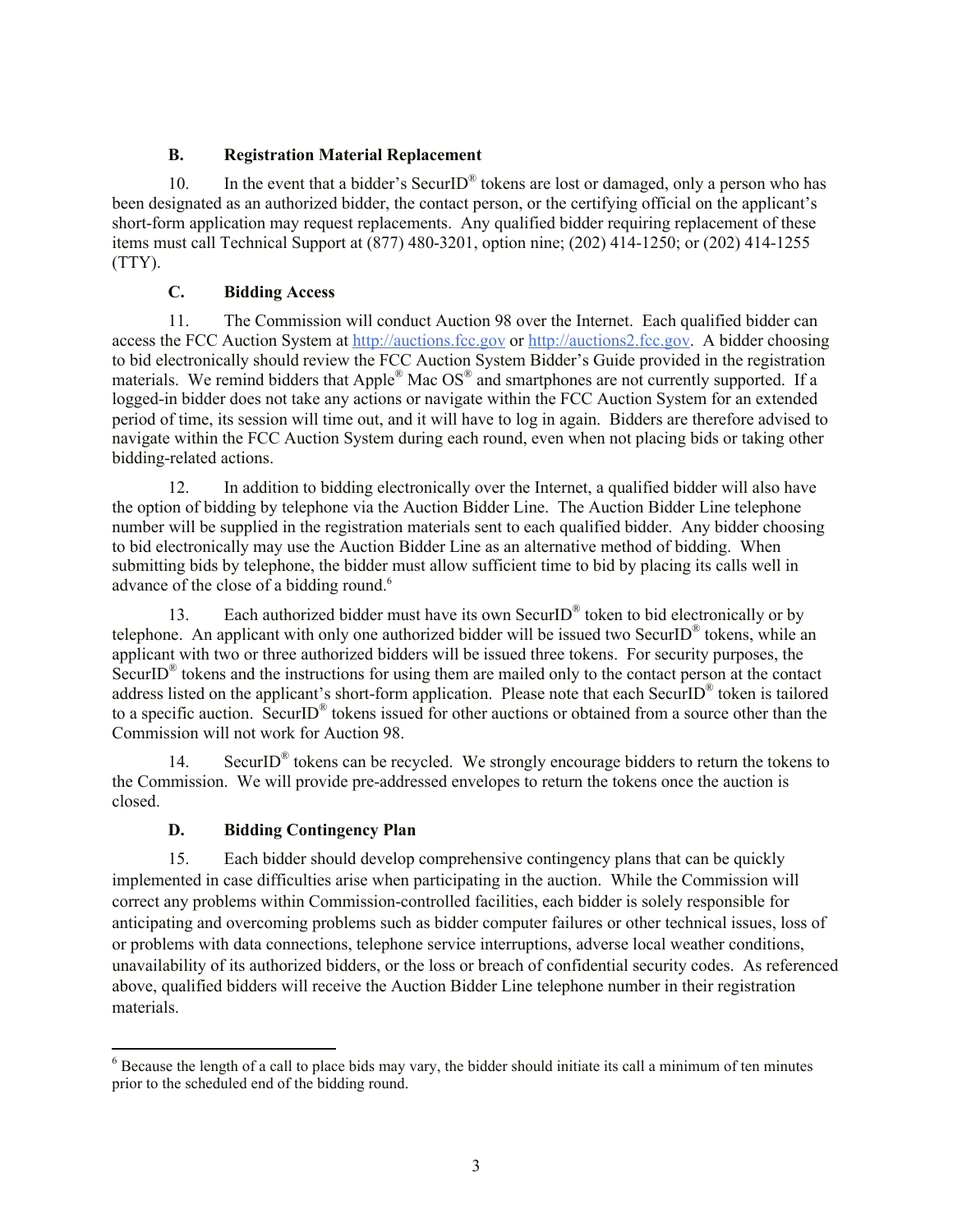## **III. BIDDING TOOLS**

#### **A. Mock Auction**

16. The Bureaus strongly encourage each qualified bidder to participate in the mock auction that will be conducted on Monday, July 20, 2015. The mock auction will allow a qualified bidder to familiarize itself with the FCC Auction System and to ask Commission auction staff and technical support staff questions about the system and auction conduct. The Bureaus will conduct this auction over the Internet, and provide the option of bidding by telephone.

17. A qualified bidder can access the mock auction at http://auctions.fcc.gov or http://auctions2.fcc.gov. Bidders choosing to bid electronically should review the FCC Auction System Bidder's Guide provided in the registration materials. Any qualified bidder that wishes to place bids by telephone should use the Auction Bidder Line telephone number supplied in the Auction 98 registration materials.

18. The mock auction will include 20 of the 131 construction permits: FM216A–FM1064A, and will follow the rules governing the actual auction.<sup>7</sup> The mock auction will be identified as Mock Auction 74. The FCC Auction System will assume that each bidder submitted an upfront payment sufficient to give initial (maximum) eligibility (as measured in bidding units) to bid on all 20 of those construction permits. The mock auction will simulate the start of the auction, and each bidder will be required to be active on 80 percent of its current bidding eligibility. If a bidder does not meet this requirement, an activity rule waiver will be automatically applied (if any waivers are available) or its current eligibility will be permanently reduced (if no waivers remain), possibly eliminating it from further bidding in the mock auction. A bidder should take advantage of the mock auction to practice taking actions it might wish to take during Auction 98.

19. The mock auction bidding schedule for Monday, July 20, 2015, will be as follows:

| Round 1 |                       |                           | $10:00$ a.m. $-11:00$ a.m. ET |
|---------|-----------------------|---------------------------|-------------------------------|
| Round 2 | $12:00$ p.m.          |                           | $-12:30 \text{ p.m. ET}$      |
| Round 3 | $2:00$ p.m.           |                           | $-2:30$ p.m. ET               |
| Round 4 | $3:00$ p.m.           | $\sim 10^{-10}$ m $^{-1}$ | $3:30$ p.m. ET                |
| Round 5 | $4:00 \text{ p.m.}$ - |                           | $4:15$ p.m. ET                |

## **B. Watchlists**

l

20. The FCC Auction System sets up for each qualified bidder a default watchlist, called "All Permits," which contains every construction permit selected on the applicant's short-form application. A qualified bidder may create additional watchlists containing construction permits of its own choosing, and construction permits may appear in multiple watchlists. A bidder may access the FCC Auction System and begin creating its watchlists upon receipt of the SecurID<sup>®</sup> tokens. Instructions for creating watchlists will be provided in the FCC Auction System Bidder's Guide. Please note that watchlists created in the mock auction will not display in Auction 98.

## **C. Bidder Questions during the Mock Auction and Auction 98**

21. Commission auction staff and technical support staff will be available during the auction. Only a person who has been designated as an authorized bidder, the contact person, or the certifying official on the applicant's short-form application should call on behalf of a bidder. When calling, the

<sup>7</sup> The list will include the first twenty construction permits listed in Attachment A of the *Auction 98 Procedures Public Notice*, 30 FCC Rcd at 3612, Attachment A.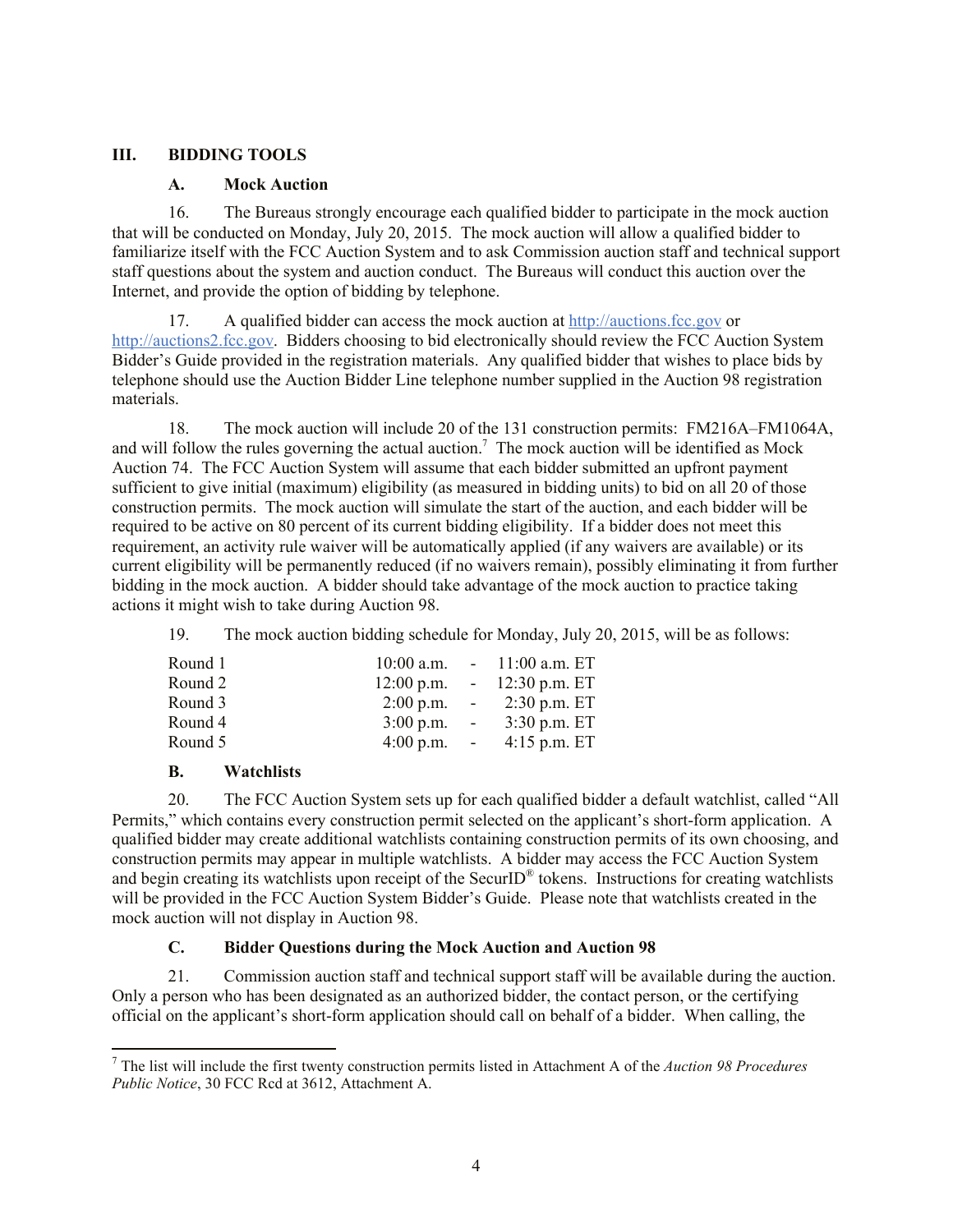person should state that he or she is calling on behalf of a bidder with a time-sensitive auction question. To place bids by telephone or to ask questions during the auction, a bidder must use the FCC Auction Bidder Line telephone number supplied in the registration materials. Otherwise, a bidder should refer to the contact information provided in Section VII, "Contact Information," below.

#### **D. Bidder Suggestions**

22. The FCC Auction System includes a function for any bidder to submit suggestions to the Commission, but this is not an appropriate mechanism for asking time-sensitive questions that may need an immediate response, such as questions about auction procedures or other issues. Any time-sensitive questions should be directed to the Auction Bidder Line or to the appropriate staff contact using the telephone number provided in Section VII, "Contact Information," below.

## **IV. AUCTION INFORMATION**

## **A. Auction Announcements**

23. The Commission will post pertinent auction information as announcements in the FCC Auction System. Each bidder should routinely check for announcements and should read this information carefully.

## **B. Bidding Schedule**

24. Beginning on Thursday, July 23, 2015, and continuing until further notice, we will conduct Auction 98 with four rounds of bidding each business day as follows:

| <b>Bidding Round</b> | $10:00$ a.m. |                | $-11:00$ a.m. ET |
|----------------------|--------------|----------------|------------------|
| <b>Bidding Round</b> | $12:00$ p.m. | $\sim$ $-$     | $1:00$ p.m. ET   |
| Bidding Round        | $2:00$ p.m.  | $\sim$ $ \sim$ | $3:00$ p.m. ET   |
| <b>Bidding Round</b> | $4:00$ p.m.  | $\sim$         | $5:00$ p.m. ET   |

25. The Bureaus will set the pace of the auction based upon monitoring of the bidding and assessment of the auction's progress. We will provide notice of all subsequent schedule changes by announcement in the FCC Auction System during the course of the auction.

## **C. Bid Amounts**

26. For each construction permit in Auction 98, the FCC Auction System will provide a minimum opening bid amount, as previously announced, and up to eight additional bid amounts from which to choose (for a typical total of nine bid amounts).<sup>8</sup> While a bidder can change the amount of or remove new bids during a round, it cannot do so once a round ends. We caution each bidder to select its bid amounts carefully because each bidder assumes a binding obligation to pay the full bid amount, even if the bid was mistakenly or erroneously made.<sup>9</sup> Moreover, no bidder will be permitted to withdraw any of its bids submitted in a prior round in Auction 98.

27. The Bureaus retain the discretion to change the minimum acceptable bid amounts, the minimum acceptable bid percentage, the bid increment percentage, the additional bid amounts, the dollar cap on bid increments, the number of acceptable bid amounts, and the parameters of the formulas used to

l <sup>8</sup> *Auction 98 Procedures Public Notice,* 30 FCC Rcd at 3580-81 ¶¶ 142-48. Attachment A of the *Auction 98 Procedures Public Notice* lists the minimum opening bid amount for each construction permit offered in Auction 98.

<sup>9</sup> *See* 47 C.F.R. § 1.2104(g).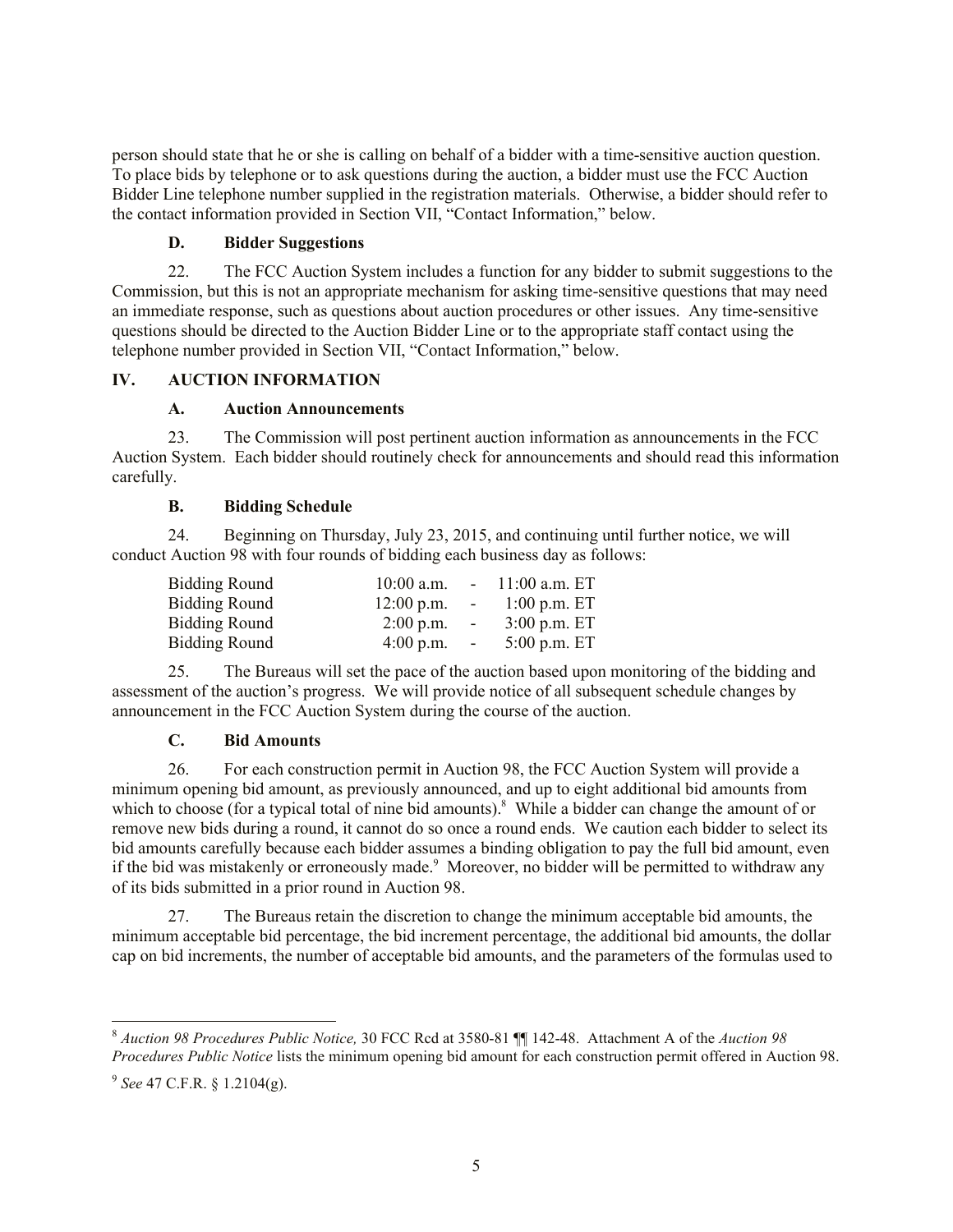calculate bid amounts if the Bureaus determine that circumstances so dictate.<sup>10</sup>

## **D. Round Results**

28. Round results will be available approximately ten minutes after the close of each round.

29. Two types of reports will be available to qualified bidders during the auction: (1) publicly available information, and (2) bidder-specific information available only to that bidder when logged in to the FCC Auction System. The public information will be available on the FCC Auction System results page and in downloadable files. When a bidder is logged in to the FCC Auction system, it will have a selection of "My Bid Reports" available on the FCC Auction System's bidding page. Information in "My Bid Reports" allows only the respective bidder to view all of its actions in the current and previous rounds of the auction.

30. Detailed instructions for reviewing and downloading round results are provided in the FCC Auction System Bidder's Guide. The bidder's guide is included with qualified bidders' registration materials and is available in electronic form through the "HELP" link in the FCC Auction System.

# **V. APPLICANTS' CONTINUING OBLIGATIONS**

## **A. Prohibited Communications**

31. The Bureaus remind applicants that sections 1.2105(c) and 73.5002(d) of the Commission's rules prohibit in Auction 98 applicants that have applied to bid for an FM construction permit for the same allotment from communicating with another applicant about bids, bidding strategies, or settlements, which may include communications regarding post-auction market structure, unless each applicant has identified the other applicant on its short-form application as a party with which the applicant has entered into an agreement under section  $1.2105(a)(2)(viii)$ .<sup>11</sup> Therefore, such applicants must not engage in any prohibited communication after the short-form application filing deadline. In addition, even if an auction applicant selected only one FM allotment in common with another Auction 98 applicant, the two applicants may not communicate with each other about bids or bidding strategy relating to any FM allotment selected by either applicant.<sup>12</sup> An applicant is prohibited from communicating not only about its own bids or bidding strategy, but also from communicating about another applicant's bid or bidding strategy.

32. The prohibition on certain communications in sections 1.2105(c) and 73.5002(d) took effect for Auction 98 at the short-form application filing deadline, 6:00 p.m. ET on May 28, 2015, and extends until the post-auction down payment deadline, which will be announced in a public notice released shortly following close of bidding. 13 **The prohibition applies to each applicant regardless of** 

l

<sup>10</sup> *Auction 98 Procedures Public Notice,* 30 FCC Rcd at 3580-81 ¶¶ 142-48.

<sup>11</sup> 47 C.F.R. §§ 1.2105(a)(2)(viii), 1.2105(c)(1), 73.5002(d). *See generally* Amendment of Part 1 of the Commission's Rules – Competitive Bidding Procedures, WT Docket No. 97-82, *Seventh Report and Order*, FCC 01-270, 16 FCC Rcd 17546, 17549 n.12 (2001) ("*Part 1 Seventh Report and Order*"); *see also Order on Reconsideration of the Third Report and Order*, *Fifth Report and Order*, *and Fourth Further Notice of Proposed Rule Making*, FCC 00-274, 15 FCC Rcd 15293, 15297-98 ¶¶ 7-8 (2000).

<sup>12</sup> *Part 1 Seventh Report and Order*, 16 FCC Rcd at 17548-50 ¶¶ 4-8.

 $13$  47 C.F.R. § 1.2105(c)(1).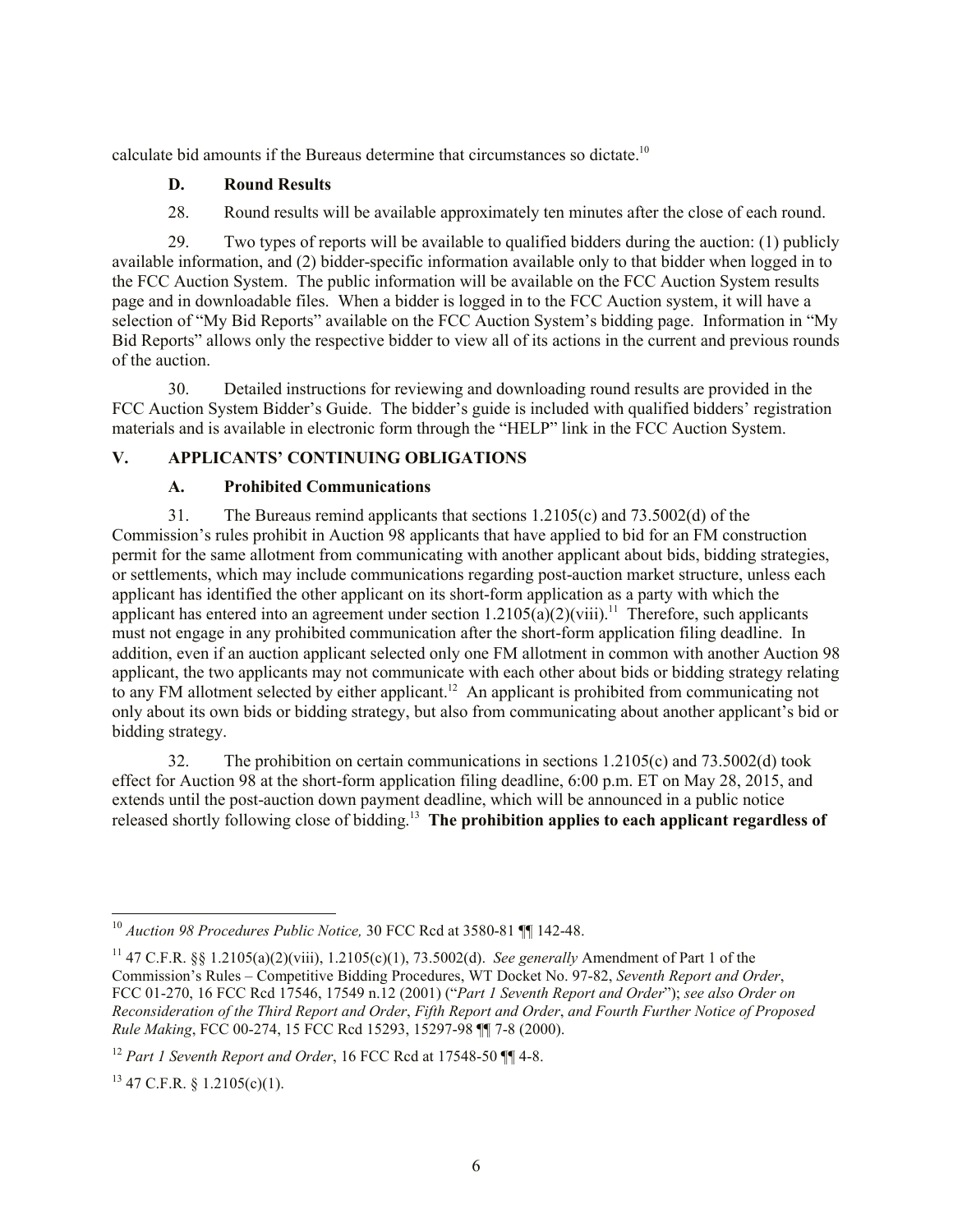whether such applicant becomes a qualified bidder or actually bids.<sup>14</sup> For further information on the prohibition, applicants should refer to the *Auction 98 Procedures Public Notice*. 15

#### **B. Disclosure Obligations and Possible Sanctions**

33. Section 1.2105(c)(6) requires any applicant that makes or receives a communication that appears to violate section  $1.2105(c)$  to report such communication in writing to the Commission immediately, and in no case later than five business days after the communication occurs.<sup>16</sup> Each applicant's obligation to report any such communication continues beyond the five-day period after the communication is made, even if the report is not made within the five-day period. 17

34. In addition, section 1.65 of the Commission's rules requires an applicant to report to the Commission any communication of a bid or bidding strategy after the short-form application filing deadline that results in a bidding arrangement, agreement, or understanding.<sup>18</sup>

35. Any party reporting a prohibited communication must take care to ensure that any such report does not itself give rise to a violation of section 1.2105(c). For example, a party's report of a prohibited communication could violate the rule by communicating prohibited information to other applicants through the use of Commission filing procedures that would allow such materials to be made available for public inspection. To minimize the risk of inadvertent dissemination of a report of a potential prohibited communication, section  $1.2105(c)(6)$  requires a party to file only a single report with the Chief of the Auctions and Spectrum Division in the Wireless Telecommunications Bureau.<sup>19</sup> In Auction 98, any such report must be filed according to the instructions set forth in the *Auction 98 Procedures Public Notice*.<sup>20</sup> Any such report must be filed immediately, and in no case later than five l

<sup>15</sup> *Auction 98 Procedures Public Notice*, 30 FCC Rcd at 3548-54 ¶¶ 8-28.

<sup>16</sup> 47 C.F.R. § 1.2105(c)(6); *see also Part 1 Seventh Report and Order*, 16 FCC Rcd at 17555 ¶ 17("[T]he Section 1.2105(c) reporting requirement we adopt today applies even if the communication of bids or bidding strategies does not result in a bidding arrangement, agreement or understanding that must be reported to the Commission under Section 1.65(a)." *Id*. at 17552 ¶ 12).

<sup>17</sup> *See* Service Rules for the 698-746, 747-762 and 777-792 MHz Bands, WT Docket No. 06-150, *Second Report and Order*, FCC 07-132, 22 FCC Rcd 15289, 15395 ¶¶ 285-86 (2007).

<sup>18</sup> *Part 1 Seventh Report and Order*, 16 FCC Rcd at 17550-51 ¶ 9.

<sup>19</sup> 47 C.F.R. § 1.2105(c)(6); Procedural Amendments to Commission Part 1 Competitive Bidding Rules, WT Docket No. 10-18, *Order*, FCC 10-4, 25 FCC Rcd 521, 522 ¶ 4 (2010) ("*Part 1 Procedural Amendments Order*").

<sup>20</sup> *See Auction 98 Procedures Public Notice,* 30 FCC Rcd at 3553 ¶ 25.

<sup>&</sup>lt;sup>14</sup> For example, the Commission imposed a forfeiture in the amount of \$100,000 for violation of Section 1.2105(c) even though the applicant never made an upfront payment for the auction and was not listed as a qualified bidder. *See* Northeast Communications of Wisconsin, Inc., *Forfeiture Order*, DA 04-3027, 19 FCC Rcd 18635 (Enf. Bur. 2004). The Commission subsequently reduced the amount of the forfeiture to \$75,000 due to the parties' history of compliance with Commission rules. *See* Star Wireless, LLC and Northeast Communications of Wisconsin, Inc., *Order on Review*, FCC 07-80, 22 FCC Rcd 8943 (2007), *petition for review denied*, *Star Wireless, LLC v. FCC*, 522 F.3d 469 (D.C. Cir. 2008) (Section 1.2105(c) applies to auction applicant regardless of whether the applicant is qualified to bid). The United States District Court for the Eastern District of Wisconsin granted summary judgment in favor of the United States pursuant to an effort by the Department of Justice to enforce the forfeiture. *United States v. Northeast Communications of Wis., Inc.*, Decision and Order, 608 F. Supp. 2d 1049 (D. Wis. 2008). *See also* Letter to Robert Pettit, from Margaret W. Wiener, Chief, Auctions and Industry Analysis Div., DA 00-2905, 16 FCC Rcd 10080 (2000) (declining to exempt an applicant's controlling interest from coverage by Section 1.2105(c), even though the applicant never made an upfront payment for the auction and was not listed as a qualified bidder).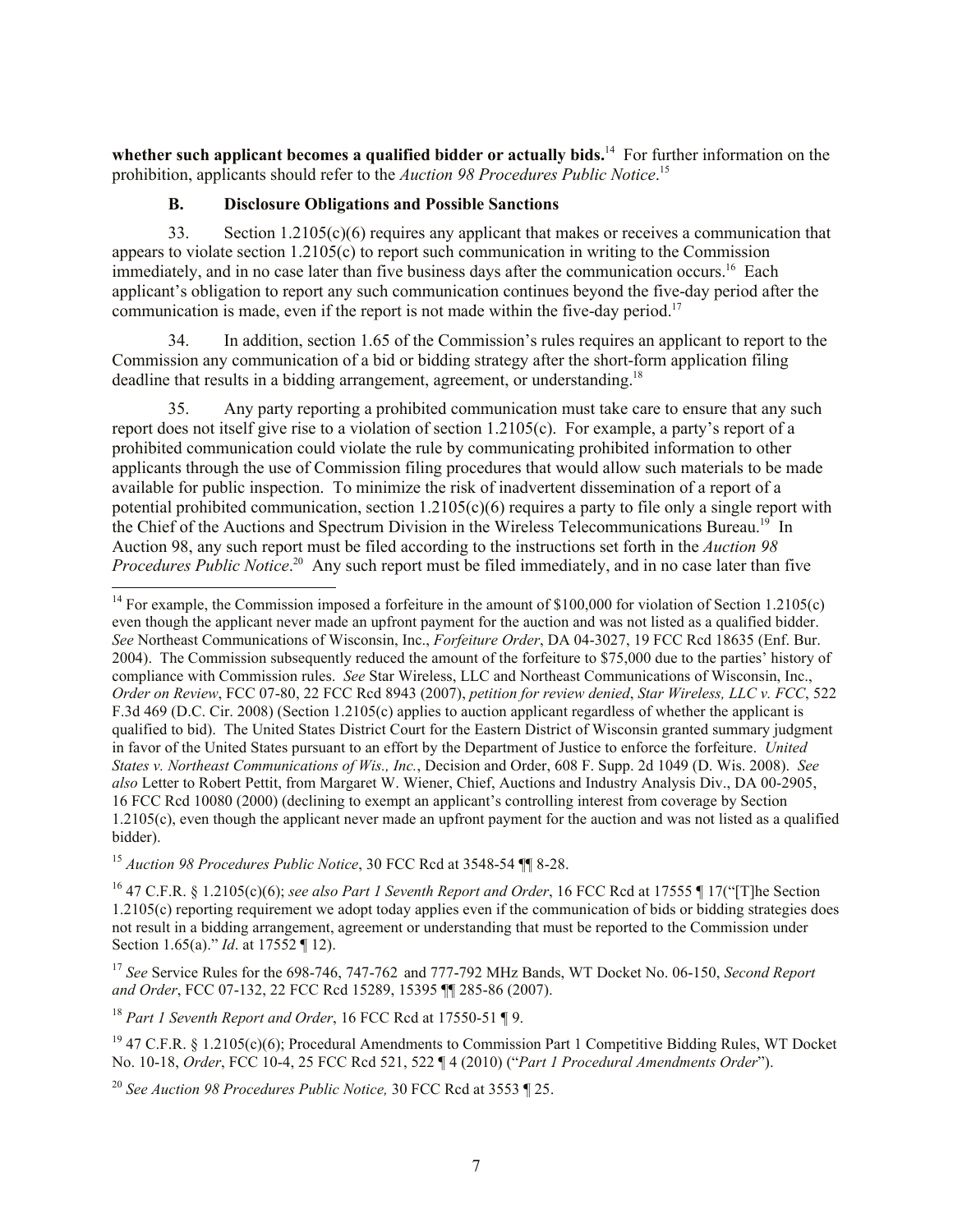business days after the communication occurs, and must either be submitted by e-mail to auction98@fcc.gov or delivered to the following address: Margaret Wiener, Chief, Auctions and Spectrum Access Division, Wireless Telecommunications Bureau, Federal Communications Commission, 445 12<sup>th</sup> Street, S.W., Washington, DC 20554.<sup>21</sup>

36. A party seeking to report such a prohibited communication should consider submitting its report with a request that the report or portions of the submission be withheld from public inspection.<sup>22</sup> Any such report must include a cover sheet to avoid the inadvertent dissemination of information contained in the report. Parties are encouraged to consult with the Auctions and Spectrum Access Division staff about the procedures for submitting such a report.<sup>23</sup> The *Auction 98 Procedures Public Notice* provides additional guidance on procedures for submitting application-related information.<sup>24</sup>

37. Any applicant that is a winning bidder will be required to disclose in its long-form application the specific terms, conditions, and parties involved in any agreement or arrangement entered into relating to the competitive bidding process, including any agreement relating to the post-auction market structure.<sup>25</sup>

38. Any applicant found to have violated section 1.2105(c) of the Commission's rules may be subject to sanctions.<sup>26</sup> In addition, we remind each applicant that it is subject to the antitrust laws, which are designed to prevent anti-competitive behavior in the marketplace. If an applicant is found to have violated the antitrust laws or the Commission's rules in connection with its participation in the competitive bidding process, it may be subject to forfeiture of its upfront payment, down payment, or full bid amount, and it may be prohibited from participating in future auctions, among other sanctions.<sup>27</sup>

## **C. Submission of Auction-Related Filings**

39. As noted above, an applicant seeking to amend its short-form application during the auction must make such modifications electronically, and submit a letter summarizing the changes by email to the attention of Margaret Wiener, Chief, Auctions and Spectrum Access Division, at the following address: auction98@fcc.gov. The e-mail summarizing the changes must include a subject or caption referring to Auction 98 and the name of the applicant.

40. A party wishing to submit a request, a complaint, or other information concerning Auction 98 should, in addition to following other procedures prescribed by the Commission's rules, send a copy by e-mail to the attention of Margaret Wiener, Chief, Auctions and Spectrum Access Division, at the following address: auction98@fcc.gov. The Commission occasionally receives complaints regarding

l <sup>21</sup> *Id.*

<sup>&</sup>lt;sup>22</sup> See 47 C.F.R. § 0.459 (procedures for requesting that materials or information submitted to the Commission be withheld from public inspection). If an applicant requests confidential treatment of a document, the cover page of the filing must prominently display that the applicant is seeking confidential treatment for that document. For example, a filing might include a cover page stamped with "Request for Confidential Treatment Attached" or "Not for Public Inspection." Any such request must cover all of the material to which the request applies. *See* 47 C.F.R.  $§ 0.459(a).$ 

<sup>23</sup> *See* Section VII, "Contact Information," below.

<sup>24</sup> *See Auction 98 Procedures Public Notice,* 30 FCC Rcd at 3552-53 ¶¶ 21-26, 3566-6 ¶¶ 76-82.

<sup>25</sup> *See* 47 C.F.R. § 1.2107(d).

<sup>26</sup> *See* 47 C.F.R. §§ 1.2105(c), 1.2109(d).

<sup>27</sup> *See* 47 C.F.R. § 1.2109(d).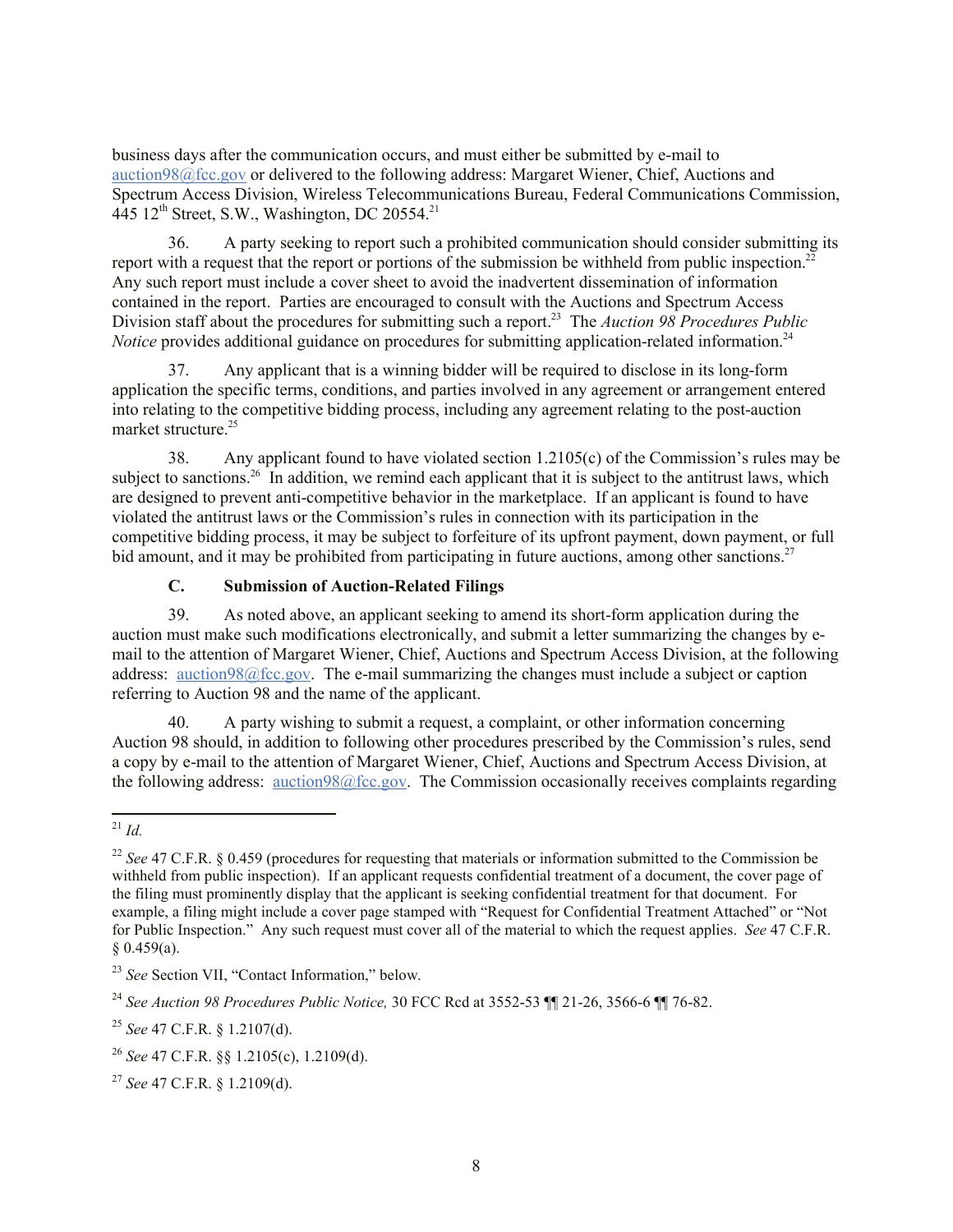specific bidders and requests to suspend bidding during an auction. While the Commission reserves the right to take appropriate action during an auction to preserve the integrity of the auction process, it is generally our practice to address any such allegations only after a winning bidder has submitted its longform application, when there is greater opportunity for investigation of such allegations, if warranted. The Commission will not investigate any complaints or allegations that are not accompanied by full contact information, including name, address, and telephone number, for the complaining party or parties.

41. Finally, parties wishing to make suggestions concerning Auction 98 or future auctions should present such ideas using the suggestion feature of the FCC Auction System. (As mentioned above, this feature is not an appropriate mechanism for asking time-sensitive questions that need an immediate response.) Commission staff considers all suggestions, but may not always provide an individualized response.

## **D. Duty to Maintain Accurate Information in Short-Form Applications**

42. Each applicant must maintain the accuracy and completeness of information furnished in its short-form application (FCC Form 175), including any attachments.<sup>28</sup> Sections 1.65(a) and 1.2105(c) of the rules require an applicant in a competitive bidding proceeding to furnish additional or corrected information within five days of a significant occurrence, or to amend its short-form application no more than five days after the applicant becomes aware of the need for amendment.<sup>29</sup> The Commission has established a five-day reporting requirement to facilitate the auction process, by making the information available promptly to all participants and enabling the Bureaus to act expeditiously on those changes when such action is necessary.<sup>30</sup> Therefore, an applicant must amend its short-form application to furnish additional or corrected information as promptly as possible, and in no case more than five business days after the applicant becomes aware of the need for amendment or five business days after the reportable event occurs, whichever is later.<sup>31</sup>

43. An applicant seeking to provide additional or updated information must modify its shortform application electronically and submit a letter summarizing the change by e-mail to the attention of Margaret Wiener, Chief, Auctions and Spectrum Access Division, at the following address: auction98@fcc.gov. The e-mail summarizing the change must include a subject or caption referring to Auction 98 and the name of the applicant.<sup>32</sup> An applicant must not submit application-specific material through the Commission's Electronic Comment Filing System ("ECFS"). Questions about changes should be directed to the Auctions and Spectrum Access Division at (202) 418-0660.

44. As described in the Commission's rules, an applicant may make only minor corrections to its short-form application (e.g., deletion and addition of authorized bidders or change contact information).<sup>33</sup> Outside of the initial and resubmission filing windows, the FCC Auction System

l

<sup>&</sup>lt;sup>28</sup> *See* 47 C.F.R. § 1.65. For more information on making administrative changes to an existing application, see "Minor Modifications to Short-Form Applications" and "Maintaining Current Information in Short-Form Applications" in the *Auction 98 Procedures Public Notice*, 30 FCC Rcd at 3566-68 ¶¶ 76-82 and Attachment B at 3588.

<sup>29</sup> *Part 1 Procedural Amendments Order*, 25 FCC Rcd at 523 ¶ 8.

<sup>30</sup> *Id*., 25 FCC Rcd at 523 ¶¶ 7-8.

<sup>31</sup> *See* 47 C.F.R. § 1.2105(b)(4); *see also Part 1 Procedural Amendments Order,* 25 FCC Rcd at 521.

<sup>&</sup>lt;sup>32</sup> The Bureaus request that parties format any attachments to e-mail as Adobe® Acrobat<sup>®</sup> (pdf) or Microsoft<sup>®</sup> Word documents.

<sup>33</sup> *See* 47 C.F.R. § 1.2105(b).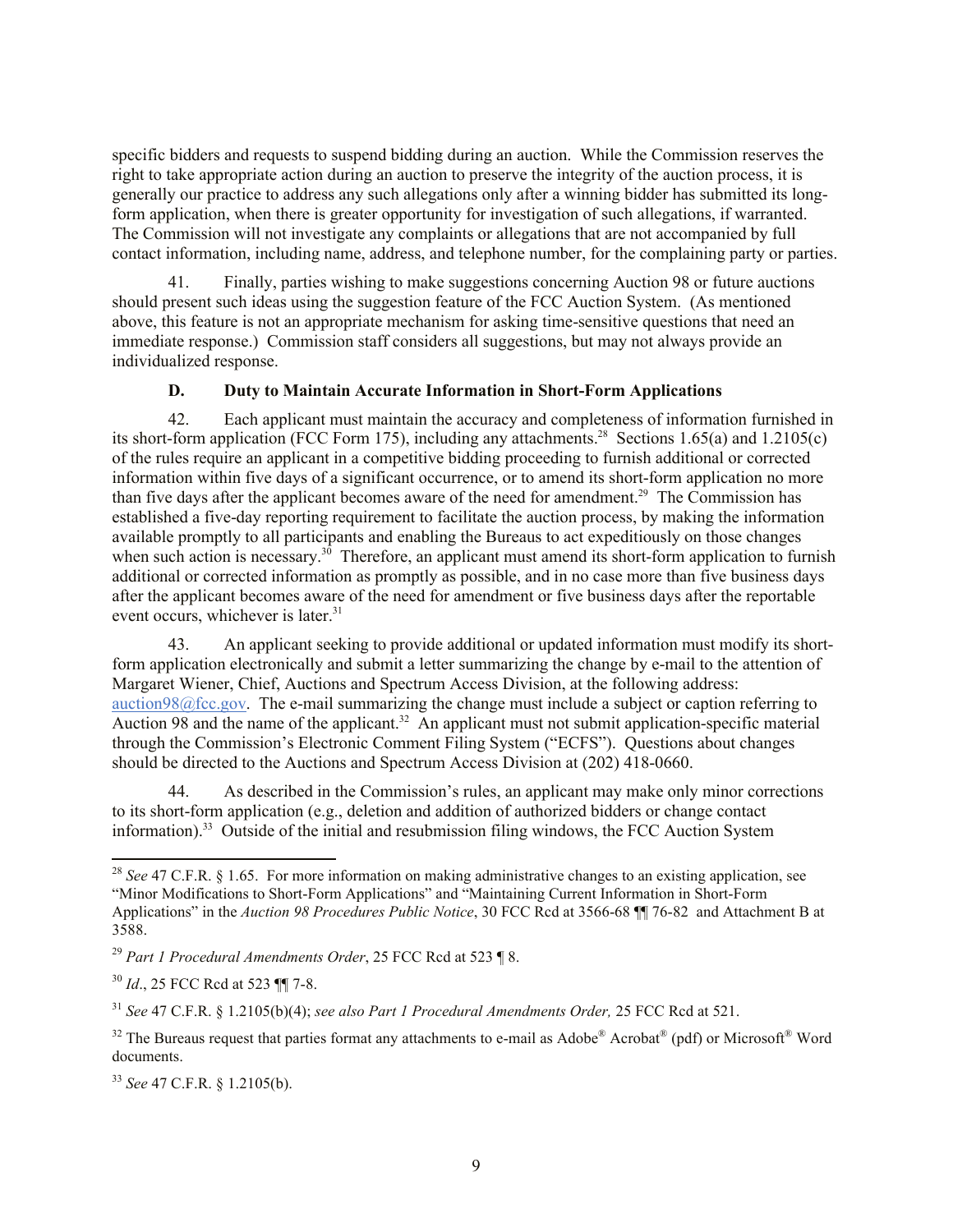generally prevents an applicant from making changes to its short-form application for other than administrative changes (e.g., changing certain contact information or the name of an authorized bidder).<sup>34</sup> A major modification (e.g*.*, construction permit selection change, newly claimed or increased bidding credit, or changing control of the applicant) will not be accepted.<sup>35</sup> Any change affecting an applicant's eligibility for a new entrant bidding credit, insofar as it results in the reduction or loss of the credit originally claimed on the Form 175 application, must be reported immediately, and no later than five business days after the change occurs.<sup>36</sup> Each applicant must clearly state the nature of the change in an amendment to its short-form application and in the summary letter referenced above. In cases of diminished bidding credit eligibility, the Commission will make appropriate adjustments in the bidding credit prior to the computation of any down and final payment amounts due.

## **E.** *Ex Parte* **Rule**

45. Applicants should also be aware that the Commission has generally treated mutually exclusive short-form applications as exempt proceedings and, therefore, not subject to the *ex parte* prohibitions that pertain to restricted proceedings.<sup>37</sup>

## **F. Due Diligence**

l

46. We remind each potential bidder that it is solely responsible for investigating and evaluating all technical and marketplace factors that may have a bearing on its valuation of the construction permits being offered in Auction 98. The Commission makes no representations or warranties about the use of this spectrum for particular services. Applicants should be aware that an FCC auction represents an opportunity to become an FCC permittee in a broadcast service, subject to certain conditions and regulations. These conditions include, but are not limited to, the condition that FCC licenses and other authorizations (whether awarded through competitive bidding or otherwise) are subject to the authority of the FCC, under the Communication Act of 1934, as amended, to modification through rulemaking and adjudicative proceedings. We strongly encourage each potential bidder to conduct its own research prior to the beginning of bidding in Auction 98 in order to determine the existence of pending proceedings, pleadings, applications, or authorizations that might affect its decisions regarding participation in the auction. Each potential bidder is solely responsible for identifying associated risks and for investigating and evaluating the degree to which such matters may affect its ability to bid on, otherwise acquire, or make use of any specific construction permit available in Auction 98. In addition, each potential bidder should perform sufficient technical analyses or refresh their previous analyses to

<sup>&</sup>lt;sup>34</sup> During all phases of the application process, an applicant has electronic access to its Form 175 to make certain administrative changes, including updates to: applicant address, responsible party information, contact information, authorized bidders, and bidding option (telephonic or electronic).Auction applicants are not permitted to make a change to the following data fields after the short-form application filing deadline: applicant name, legal classification, certifier, bidding credit and construction permit selection.

<sup>35</sup> *See* 47 C.F.R. § 1.2105(b). *See also*, e.g., Letter to Koch Broadcasting Corp. and Birach Broadcasting Corp. from Margaret W. Wiener, Chief, Auctions and Spectrum Access Div., and Peter H. Doyle, Chief, Audio Div., DA 06-38, 21 FCC Rcd 147 (WTB/MB 2006) (dismissing short-form application filed for AM Auction 84 due to major amendment changing control).

<sup>&</sup>lt;sup>36</sup> See Policies to Promote Rural Radio Service and to Streamline Allotment and Assignment Procedures, MB Docket No. 09-52, *First Report and Order and Further Notice of Proposed Rule Making*, FCC 10-24, 25 FCC Rcd 1583, 1611-14 ¶¶ 57-63 (2010). *See also* 47 C.F.R. § 73.5007(a).

<sup>&</sup>lt;sup>37</sup> See "Commission Announces that Mutually Exclusive 'Short Form' Applications (Form 175) to Participate in Competitive Bidding Process ('Auctions') Are Treated as Exempt for Ex Parte Purposes," *Public Notice*, FCC 94- 283, 9 FCC Rcd 6760 (1994). *See also* 47 C.F.R. § 1.1202(d)(1) Note 1.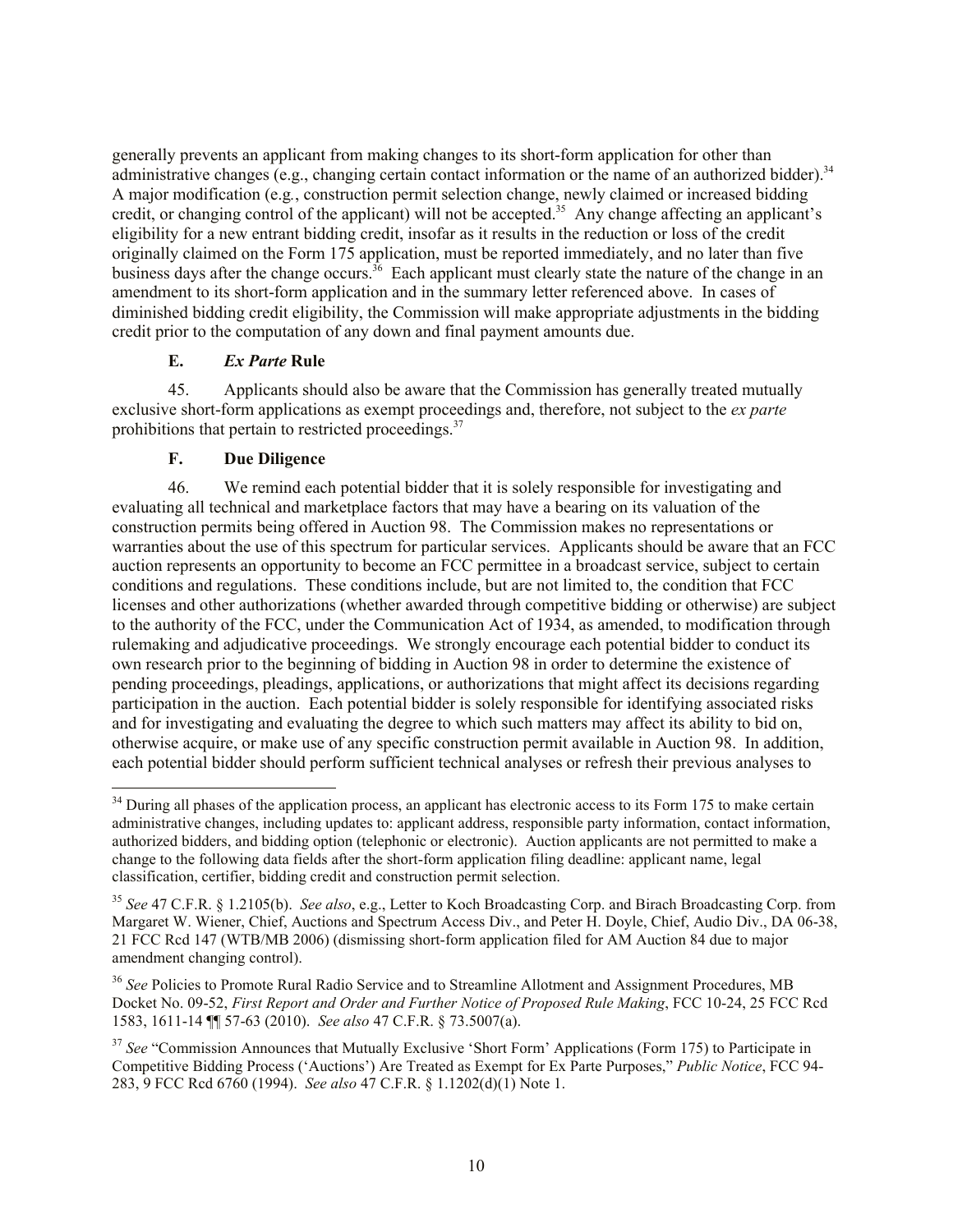assure itself that, should it be a winning bidder for any Auction 98 construction permit, it will be able to build and operate facilities that will comply fully with the Commission's technical and legal requirements.

47. Each participant must continue such research throughout the auction. For further details regarding due diligence, please refer to the *Auction 98 Procedures Public Notice* under Section I.B.3. 38

#### **VI. POST-AUCTION PROCEDURES**

48. Shortly after bidding has ended, the Commission will release a public notice declaring the auction closed, identifying the winning bidders, and establishing the deadlines for submitting down payments and final payments.<sup>39</sup> Each winning bidder will have ten business days following the release of that public notice to make down payments. Final payments will be due ten business days after the deadline for submitting down payments for this auction.

49. Each winning bidder must electronically file a complete and accurate long-form application (FCC Form 301, Application for Construction Permit for Commercial Broadcast Station), including required exhibits, for each construction permit won through Auction 98 within the time periods announced in the auction closing public notice.<sup>40</sup> Any winning bidder claiming new entrant status must include an exhibit demonstrating its eligibility for the bidding credit.<sup>41</sup> Further filing instructions will be provided to auction winners at the close of the auction.<sup>42</sup> Further information regarding these post-auction procedures is contained in the *Auction 98 Procedures Public Notice* and will be provided in the public notice announcing the winning bidders. $43$ 

## **VII. CONTACT INFORMATION**

50. For further information concerning Auction 98, please contact:

#### **General Auction Information**

l

General Auction Questions

#### **Auction 98 Process and Procedures**

Bidding Procedures Auction Inventory (Construction Permits) Auction Schedule

**FCC Auctions Hotline**  (888) 225-5322, option two; or (717) 338-2868

**Auctions and Spectrum Access Division** (202) 418-0660 Jeff Crooks (Analyst) Sue Sterner (Project Manager)

<sup>38</sup> *See Auction 98 Procedures Public Notice*, 30 FCC Rcd at 3555-56 ¶¶ 31-37.

<sup>39</sup> For more detail, *see Auction 98 Procedures Public Notice*, 30 FCC Rcd at 3583-84 ¶¶ 163-69.

<sup>40</sup> *See* 47 C.F.R. §§ 1.2107, 73.5005(a). *See also* Implementation of Section 309(j) of the Communications Act – Competitive Bidding for Commercial Broadcast and Instructional Television Fixed Service Licenses, MM Docket No. 97-234, *First Report and Order*, FCC 98-194, 13 FCC Rcd 15920, 15984-85 ¶¶ 163-64 (1998).

<sup>41</sup> *See* 47 C.F.R. §§ 73.5005, 73.5007, 73.5008.

<sup>42</sup> *See* 47 C.F.R. §§ 1.2107, 1.2109(a), 73.3573, 73.5003, 73.5005, 73.5006(d).

<sup>43</sup> *See Auction 98 Procedures Public Notice,* 30 FCC Rcd at 3583-84 ¶¶ 163-69; *see also* 47 C.F.R. §§ 1.2107, 1.2109(a).